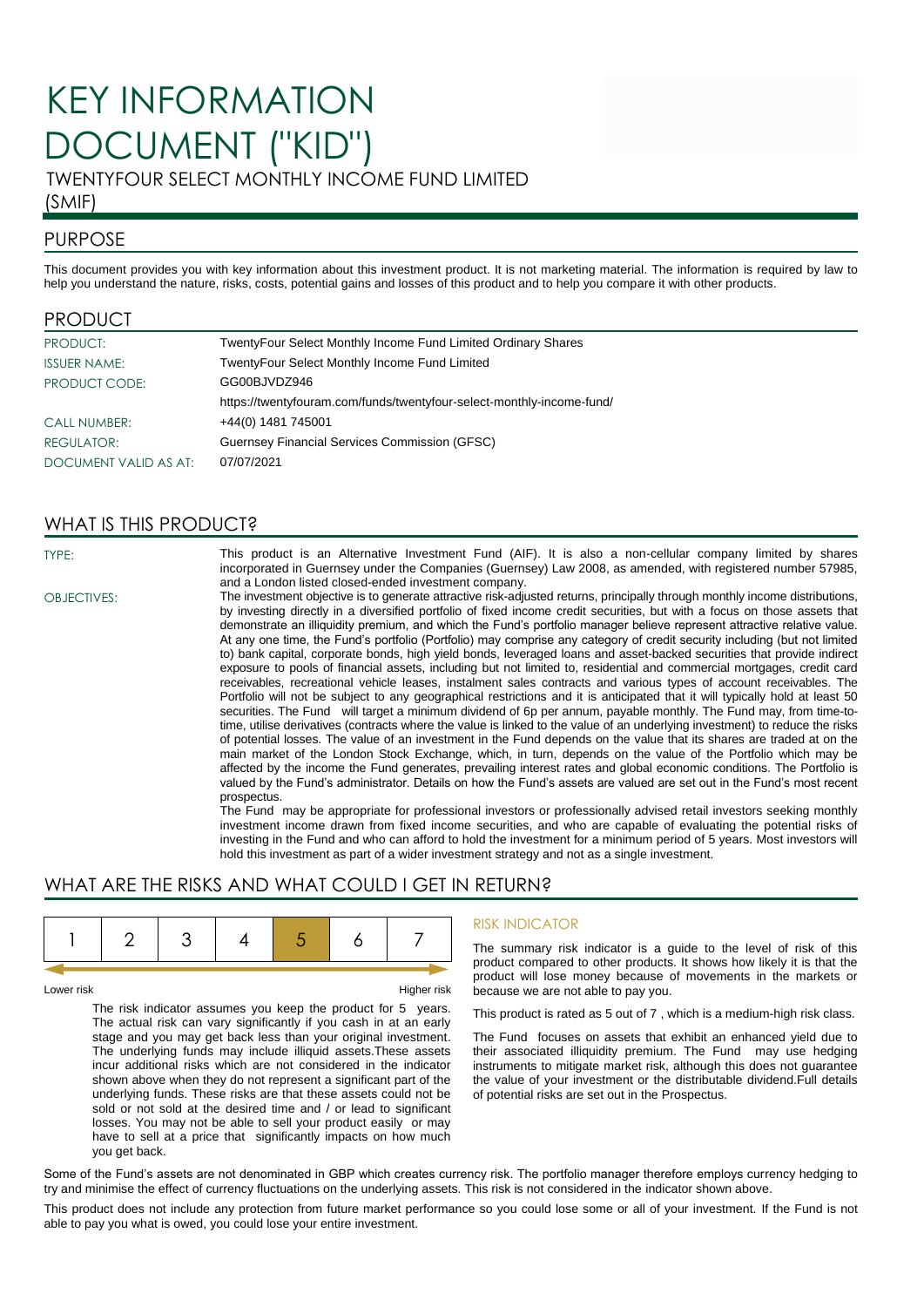#### PERFORMANCE SCENARIOS

Market developments in the future cannot be accurately predicted. The scenarios shown are only an indication of some of the possible outcomes based on recent returns. Actual returns could be lower.

#### INVESTMENT 10000 GBP

|                            |                                     | 1 YEAR        | 3 YEARS       | 5 YEARS<br><i><b>(RECOMMENDED</b></i><br><b>HOLDING PERIOD)</b> |
|----------------------------|-------------------------------------|---------------|---------------|-----------------------------------------------------------------|
| STRESS SCENARIO            | What might you get back after costs | 203.46 GBP    | 5 263.95 GBP  | 4 281.87 GBP                                                    |
|                            | Average return each year            | $-97.97%$     | $-19.26%$     | $-15.6%$                                                        |
| UNFAVOURABLE SCENARIO      | What might you get back after costs | 8 185.58 GBP  | 7619.32 GBP   | 7 549.09 GBP                                                    |
|                            | Average return each year            | $-18.14%$     | $-8.66%$      | $-5.47%$                                                        |
| <b>MODERATE SCENARIO</b>   | What might you get back after costs | 10 723.82 GBP | 12 153.91 GBP | 13 774.7 GBP                                                    |
|                            | Average return each year            | 7.24%         | 6.72%         | 6.61%                                                           |
| <b>FAVOURABLE SCENARIO</b> | What might you get back after costs | 13 716.75 GBP | 18 928.55 GBP | 24 539.83 GBP                                                   |
|                            | Average return each year            | 37.17%        | 23.7%         | 19.67%                                                          |

This table shows the money you could get back over the recommended holding period, under different scenarios, assuming that you invest 10,000 GBP.

The scenarios shown illustrate how your investment could perform. You can compare them with the scenarios of other products. The performance figures are based on the share price of SMIF plus dividends and not the Net Asset Value (NAV).

The scenarios presented are an estimate of future performance based on evidence from the past on how the value of this investment varies, and are not an exact indicator. What you get back will vary depending on how the market performs and how long you keep the investment. The value of your investment can go up and down.The stress scenario shows what you might get back in extreme market conditions and does not take into account the situation where the Fund is unable to pay you.The figures shown include all costs of the product itself, where applicable, but may not include all the costs that might be paid to an advisor or distributor. The figures do not take into account your personal tax situation, which may also affect how much you get back or any movements in the discount or premium on the shares.

## WHAT HAPPENS IF TWENTYFOUR SELECT MONTHLY INCOME FUND LIMITED IS UNABLE TO PAY OUT?

An investment in SMIF is not covered by an investor compensation (such as the Financial Services Compensation Scheme (FSCS)) or guarantee scheme; therefore should the Fund be unable to pay you any dividends or returns it may elect to pay from time-to-time, or if it were unable to pay any amounts due on a winding up, you would not be able to make any claims. An investment in SMIF therefore carries the risk of full capital loss

# WHAT ARE THE COSTS?

#### COSTS OVER TIME

The Reduction in Yield (RIY) shows what impact the total costs you pay will have on the investment return you might get. The total costs take into account one-off, ongoing and incidental costs.

The amounts shown here are the cumulative costs of the product itself, for three different holding periods. They include potential early exit penalties. The figures assume you invest 10,000 GBP. The figures are estimates and may change in the future. The figures are based on the Fund's NAV and not its share price.

The person selling you or advising you about this product may charge you other costs. If so, this person will provide you with information about these costs, and show you the impact that all costs will have on your investment over time.

| INVESTMENT 10000 GBP            |            | IF YOU CASH IN AFTER 1 YEAR IF YOU CASH IN AFTER 3 YEARS IF YOU CASH IN AFTER 5 YEARS |            |
|---------------------------------|------------|---------------------------------------------------------------------------------------|------------|
| <b>Total costs</b>              | 146.85 GBP | 506.16 GBP                                                                            | 969.32 GBP |
| Impact on return (RIY) per year | 1.47 %     | 1.46 %                                                                                | 1.46 %     |

#### COMPOSITION OF COSTS

The table below shows:

\* The impact each year of the different types of costs on the investment return you might get at the end of the recommended holding period.

\* The meaning of the different cost categories.